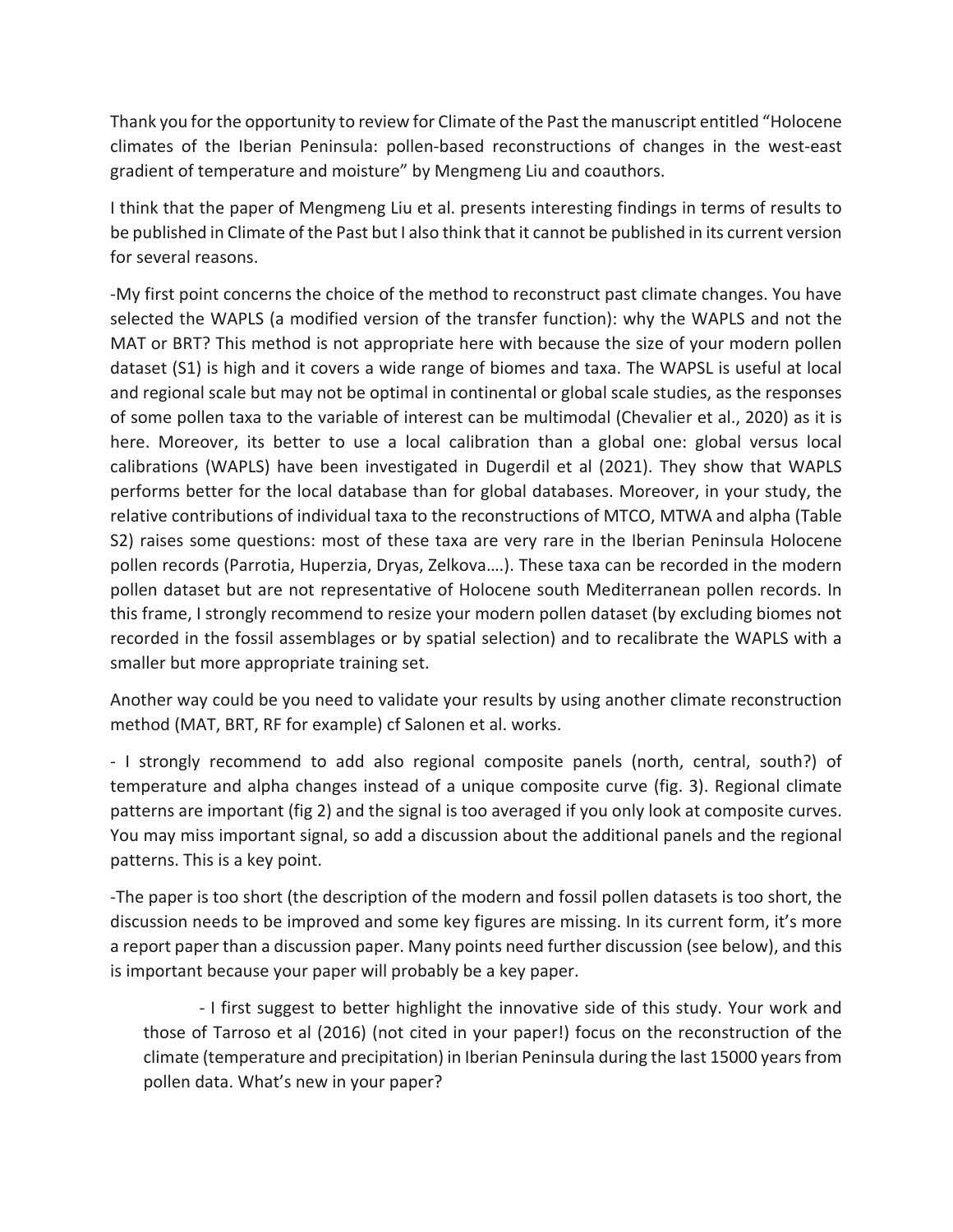- The paragraph on the modern pollen dataset is too short given that the accuracy of the modern pollen dataset is very important in transfer functions. The ref given for the modern pollen dataset (Harrison, 2019) is not a paper, so more details are needed; how do you calculate the climate parameters? Wordclim1, 2? Chelsea? How do you calculate alpha, which ref? Please add modern values of MTCO and MTWA as you did for alpha (S1). Moreover, the figure with climate values of the training set must be included in the text, not in the Supplementary.

- The paragraph on the fossil pollen dataset is also too short. In the ref cited for the fossil dataset (Shen et al., 2021 CPD) I just found a list of the taxa in the supplementary. It's not enough. Data have been extracted from Neotoma, Pangea, EPD? The description of the data sources of fossil pollen used to reconstruct the climate in the Iberian Peninsula (table S1) must be included directly here in the text and not in supplementary material. Table 1 must be updated with the origin of fossil pollen records: for each site, please add the references of the papers, information about the number of 14C date available, and the temporal range covered as for example, 8000-2000 cal yrs BP (not clear as it is in table S1: what does length mean?). Just keep in mind that without these pollen records you will not be able to provide such regional synthesis.

- The discussion need to be rewritten. **The synthesis figure (S8) must be updated and added in the text not in supplementary**. There is a lack of comparison of your results with the climate parameters available in the Mediterranean area: the study of Tarroso et al (2016) for Iberian Peninsula of course, Dormoy et al (2009) Combourieu-Nebout et al., (2013), Di Rita et al (2018), Jalali et al. (2016) for south Spain and western Mediterranean. It's important to add the curves of Tarroso et al., (2016) which are based on another climate reconstruction method (the PDF) in your figure to discuss regional patterns.

The discussion part on the CO2 impact must be removed, as you work on the Holocene not on the Lateglacial or LGM. You may replace this part by a more in depth discussion on data model comparison (too short!) and atmospheric circulation process.

## Other points:

-How do you calculate alpha? A ref is needed. How do you explain values above 1?

- I don't agree with your sentence p 2, line 47 "much of the evidence of the Holocene climates is based on qualitative interpretations of vegetation changes…". A lot of other proxies are available: speleothems, chironomids, alkenones… all give independent **values** of climate parameters.

-- I don't agree with your sentence p 2, line 51 "most of the ca 50 sites from Iberia (Mauri et al 2015) were from the Pyrenees…". Please check and correct: in the Mauri's paper, at least 25 sites of the Iberian Peninsula are not from Pyrenean area and are not extrapolated!